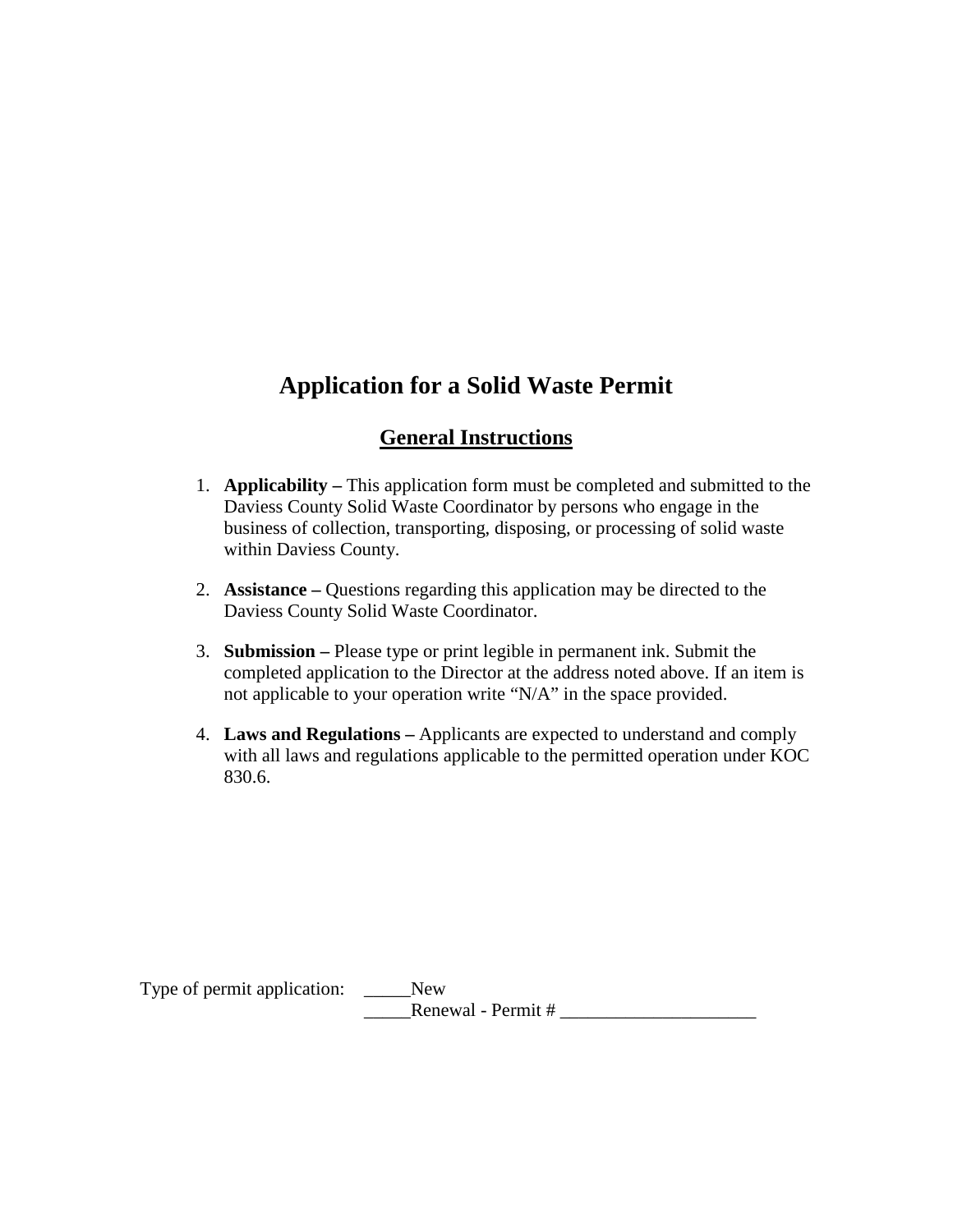# **A. Permit Type**

|  |  | Indicate the type of permit you are requesting. (Check all that apply) |  |  |
|--|--|------------------------------------------------------------------------|--|--|
|--|--|------------------------------------------------------------------------|--|--|

\_\_\_\_\_\_\_ Collection

\_\_\_\_\_\_\_ Transportation

\_\_\_\_\_\_\_ Disposal

\_\_\_\_\_\_\_ Processing

# **B. Applicant Information**

| $Telephone Number (\_\_) \_\_$                                                           |                                           |  |                 |  |
|------------------------------------------------------------------------------------------|-------------------------------------------|--|-----------------|--|
|                                                                                          |                                           |  |                 |  |
|                                                                                          |                                           |  |                 |  |
|                                                                                          |                                           |  |                 |  |
|                                                                                          |                                           |  |                 |  |
|                                                                                          |                                           |  |                 |  |
|                                                                                          |                                           |  |                 |  |
| Indicate the legal organizational structure of the applicant.                            |                                           |  |                 |  |
| Proprietorship                                                                           |                                           |  |                 |  |
| Partnership <u>Ceneral</u> Ceneral Limited                                               |                                           |  |                 |  |
| Corporation                                                                              |                                           |  |                 |  |
| <b>Joint Venture</b>                                                                     |                                           |  |                 |  |
| Governmental Agency. Type __________                                                     |                                           |  |                 |  |
|                                                                                          |                                           |  | Other. Describe |  |
| If the owner is a corporation, is it registered with the Kentucky<br>Secretary of State? |                                           |  |                 |  |
| Yes                                                                                      | $\frac{1}{\sqrt{1-\frac{1}{2}}}\text{No}$ |  |                 |  |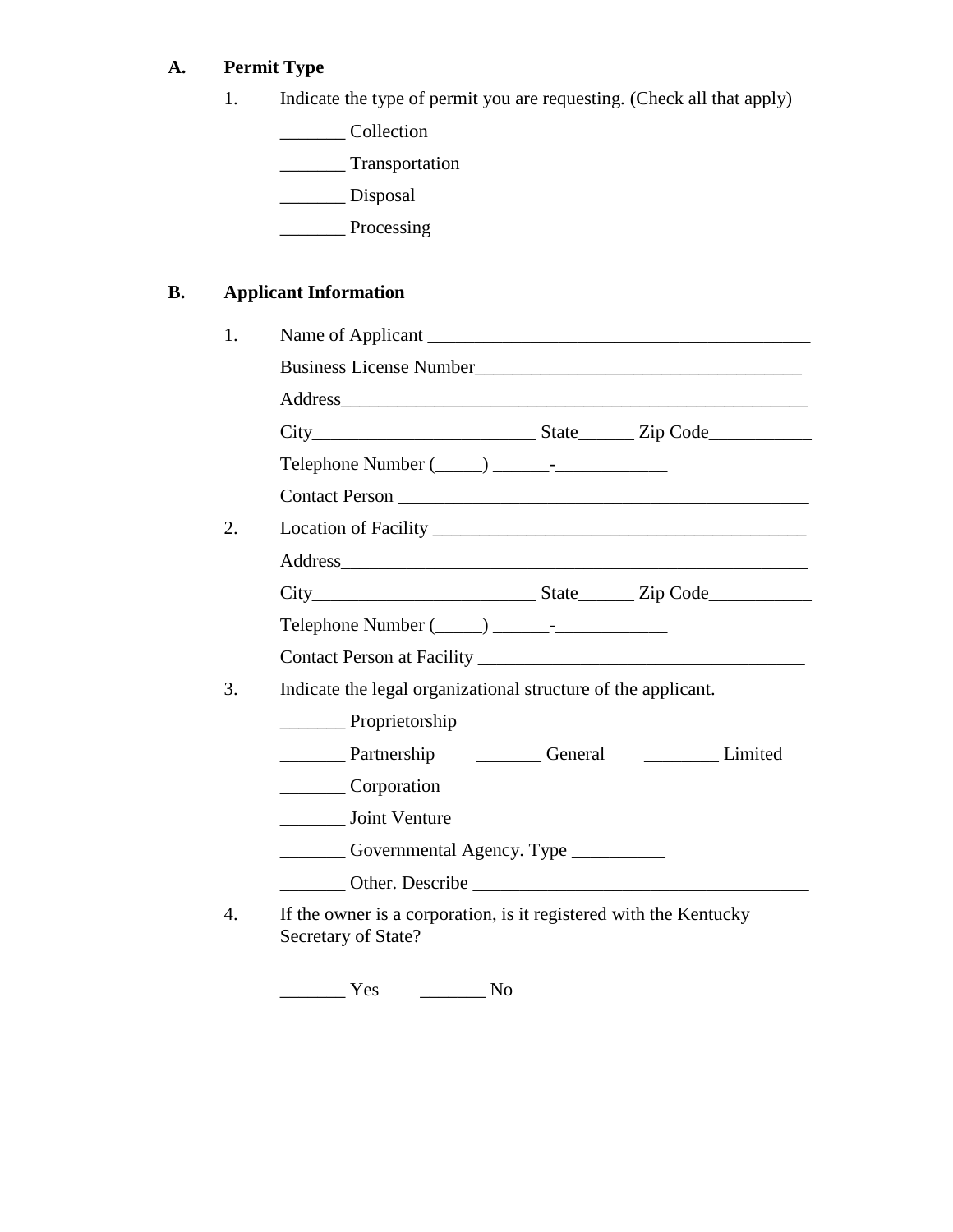#### **C. Solid Waste Vehicles and Employees**

- 1. Indicate the number of people employed by the applicant.
- 2. Indicate the total number of vehicles to be used in the collection and/or transportation of solid waste \_\_\_\_\_\_\_\_\_\_\_.
- 3. Under a separate attachment, provide a detailed list of the vehicles. This list must include the make, model, license number, and vehicle number of each vehicle. (Label as Attachment I)
- 4. Do all transportation vehicles meet the requirements set forth in KOC 830.6 (Section 4).

\_\_\_\_\_\_\_ Yes \_\_\_\_\_\_\_ No

#### **D. Processing and Disposal Facilities**

All residential and commercial waste shall be delivered to the Daviess County Landfill or to an approved transfer station which delivers to the Daviess County Landfill as per KOC 830.6. For all other waste or recyclables, list under a separate attachment the facilities to be utilized. The list must include the facility name, permit number, the anticipated volume and types of waste to be disposed. (Label as Attachment II)

#### **E. Collection Service Areas**

- 1. On the map provided, indicate the service routes and/or collection area.
- 2. Indicate the following:

households served in Daviess County

\_\_\_\_\_\_\_ tons per year collected in Daviess County

#### **F. Insurance**

1. Under a separate attachment, provide proof of insurance. This proof must meet the requirements set forth in KOC 830.6 (Section 6).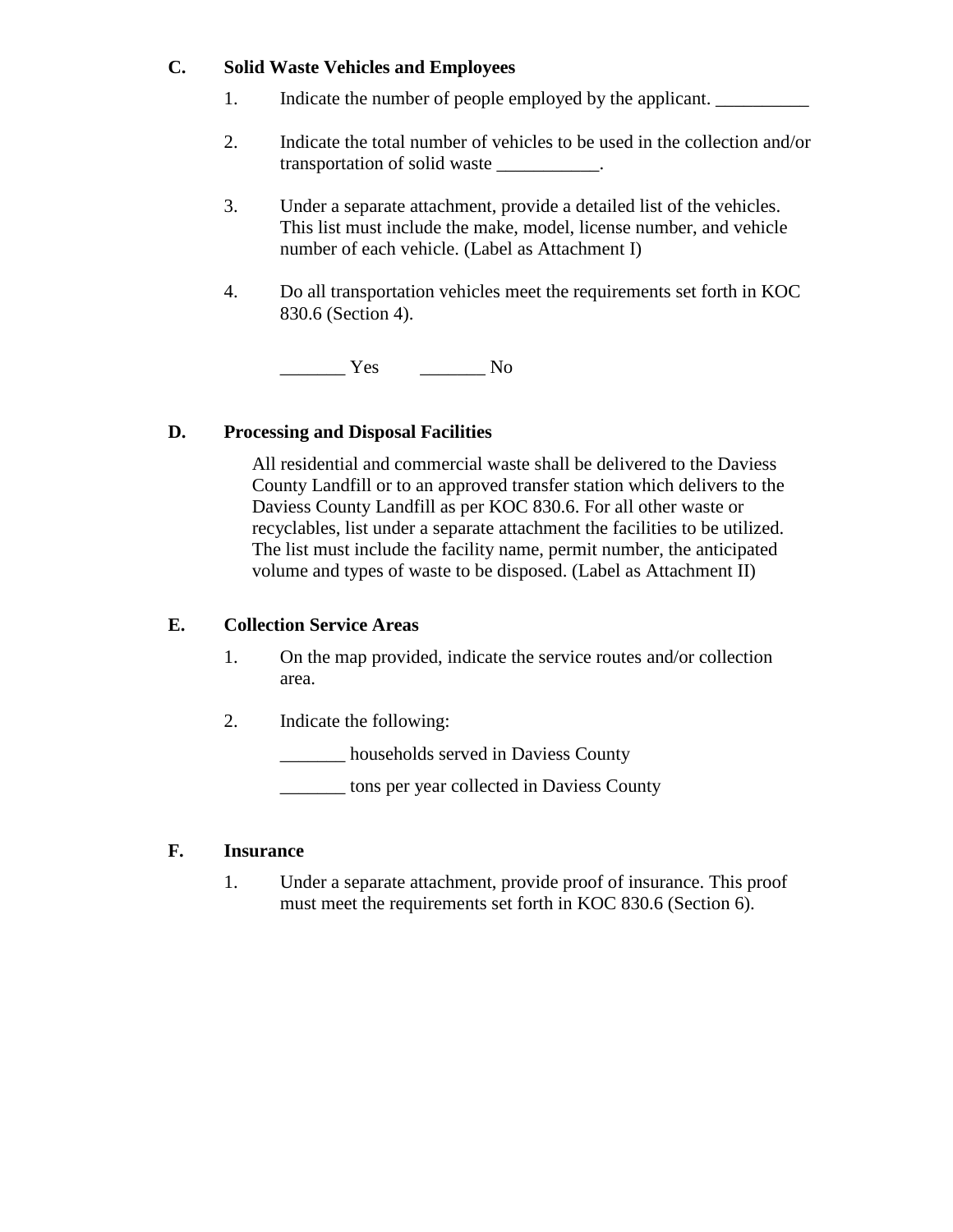### **Affidavit of Compliance**

By my signature below, I certify that all information included herein is true and accurate to the best of my knowledge. I acknowledge that I have read ordinance numbers KOC 830.6 regarding the collection, transportation, and disposal of solid waste in Daviess County; I further acknowledge that I am aware of the fact that to dispose of solid waste in any place other than a permitted site is a violation of state and local law. I agree to abide by the ordinance of the Daviess County Fiscal Court, the Owensboro Metropolitan Planning Commission and of the Commonwealth of Kentucky with regard to environmentally safe handling and disposal of solid waste. I understand that failure to observe these laws and regulations may result in the suspension of my permit to operate in Daviess County.

Signature Date

#### **Advertisement Disclaimer**

\_\_\_\_\_\_\_\_\_\_\_\_\_\_\_\_\_\_\_\_\_\_\_\_\_\_\_\_\_\_\_\_\_\_\_ \_\_\_\_\_\_\_\_\_\_\_\_\_\_\_\_\_\_\_\_

As part of our efforts to provide collection services to all Daviess County residents, the Daviess County Fiscal Court may utilize media advertisements. These advertisements may include information related to collection routes and service areas for permitted solid waste haulers. All expenses relating to these advertisements will be paid by the Daviess County Solid Waste Department. No preference will be given to any individual hauler other than to provide the public with information relating to the contact information and service areas indicated in this application. This information will be updated no more than once annually upon permit renewal. If your company would like to opt out of these advertisements, please indicate below.

Please provide the contact information to be used in advertisements. If left blank, the information provided under part "B" of this application will be used.

Company Name:\_\_\_\_\_\_\_\_\_\_\_\_\_\_\_\_\_\_\_\_\_\_\_\_\_\_\_\_\_\_\_\_\_\_ Phone #: \_\_\_\_\_\_\_\_\_\_\_\_\_\_\_\_

### **By signing below, I am opting out of all media advertisements provided by the Daviess County Fiscal Court.**

Signature

\_\_\_\_\_\_\_\_\_\_\_\_\_\_\_\_\_\_\_\_\_\_\_\_\_\_\_\_\_\_\_\_\_\_\_